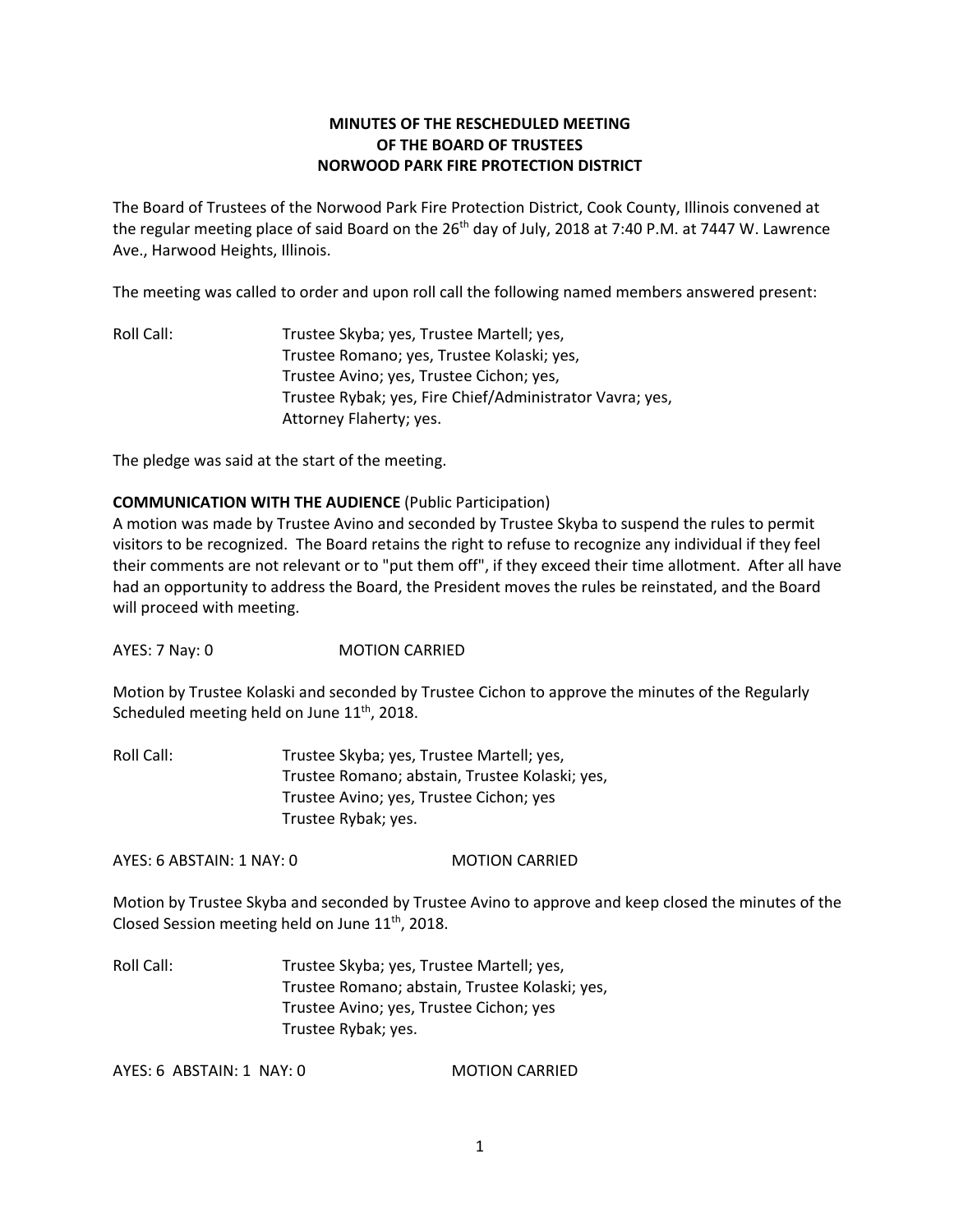Motion by Trustee Romano and seconded by Trustee Martell to approve payment of all current disbursements in the amount of \$391,398.26.

Discussion on a couple account payables.

| Roll Call: | Trustee Skyba; yes, Trustee Martell; yes,  |
|------------|--------------------------------------------|
|            | Trustee Romano; yes, Trustee Kolaski; yes, |
|            | Trustee Avino; yes, Trustee Cichon; yes    |
|            | Trustee Rybak; yes.                        |

AYES: 7 NAY: 0 **MOTION CARRIED** 

#### **TREASURER'S REPORT**

# Schedule of Assets (Arising from Cash Transactions) June 30<sup>th</sup>, 2018

Assets

| Checking and money market accounts (interest rate-APY):      |              |
|--------------------------------------------------------------|--------------|
| Byline Bank checking #4303503 (0.046%)                       | 71,291.39    |
| Byline Bank money market #4303498                            | 289,603.83   |
| Byline Bank ambulance billing money market #4304492 (0.295%) | 598,816.28   |
| Byline Bank-Medical #1003102                                 | 10,664.64    |
| Byline Bank- FSA #9990034868                                 | 3,382.44     |
| Total checking and money market accounts                     | \$973,758.58 |

#### **Certificates of deposit (interest rate and maturity):**

| Belmont Bank (1.25%, 09/10/18)                           | 647,394.89     |
|----------------------------------------------------------|----------------|
| Belmont Bank (1.00% 08/05/18)                            | 129,837.46     |
| Belmont Bank (2.35% 06/23/19)                            | 440,039.26     |
| Belmont Bank (1.00% 08/21/18)                            | 539,198.53     |
| Belmont Bank (1.00% 07/19/18)                            | 380,967.80     |
| Total certificates of deposit                            | \$2,137,437.94 |
| Total checking, money market and certificates of deposit | \$3,111,196.52 |

Motion by Trustee Martell and seconded by Trustee Kolaski to approve the Treasurer's report as presented from the Financial Statement for June 2018.

Trustee Romano reported that we renewed a CD at 2.35% APY and another at 2.30% APY. Disbursements this month were less than \$400,000. At the close of the fiscal year, we have an unaudited loss of \$286,000.

Cash projections are showing an increase in ambulance billing and interest rates. January we may be short in operating cash and will have to look at our September CD when it matures.

Roll Call: Trustee Skyba; yes, Trustee Martell; yes, Trustee Romano; yes, Trustee Kolaski; yes, Trustee Avino; yes, Trustee Cichon; yes,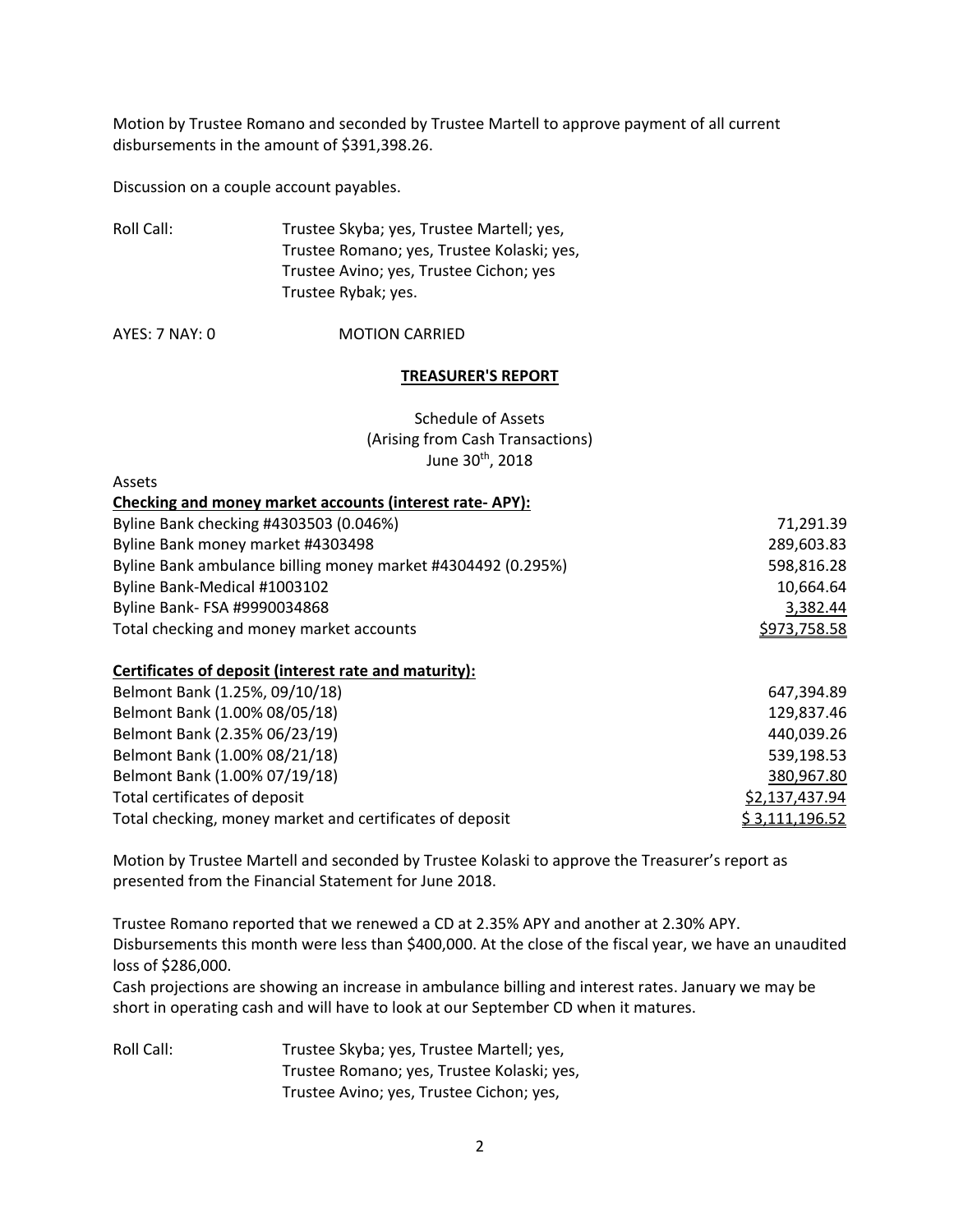## Trustee Rybak; yes.

AYES: 6 NAY: 0 MOTION CARRIED

## **Chiefs' Report:**

Chief Vavra stated that his report was given to all trustees.

We received a certificate from Illinois Fire Safety Alliance in appreciation of the firefighters raising \$12,748 for Burn Camp.

The Car Wash next door is delayed due to sewer work on Olcott. Chief requested a fence between us like we have behind the station and they have agreed.

Discussion on if there was a traffic study. Chief will check and see if there is.

Discussion on stripping more of Lawrence in front of fire station, Chief will contact IDOT.

Buttons for the lights are not working. They are talking with George from Harwood Heights to try and rectify.

Trustee Rybak asked how long a property has before it is re-inspected. Chief stated 15-30 days. Discussion on what happens when there are multiple violations and Village having jurisdiction.

Motion by Trustee Martell seconded by Trustee Cichon to approve the Chief's report for June 2018.

AYES: 7 NAY: 0 MOTION CARRIED

**President's Report:** Trustee Martell stated he was proud of the firefighters for collecting that much money for Burn Camp. We are at fiscal year-end and we need to keep moving forward.

#### **Committee Reports:**

Finance & Information Technology Committee- Trustee Romano stated that they met on July  $5<sup>th</sup>$  and discussed the contract, tentative budget, IT firms, Website firms and potential finance issues.

Building and Equipment Committee- Trustee Cichon stated they met on July 5<sup>th</sup> and discussed the bids that will go out for each of the jobs: Portable and Mobile Radios, Building tuckpointing, Apparatus floor refinishing, Furnace/AC replacement, and Sewer project east side.

Trustee Martell asked about the status of the ambulance. Chief stated they are starting to put it back together with a couple issues, there will be pictures soon.

Policy Committee- Trustee Kolaski stated there is nothing to report but to please start reviewing section 3 (job descriptions) and let them know if there is any changes needed.

Strategic Planning Committee- Trustee Martell states we need to have a meeting. Will have to see when Trustee Romano will be available in August.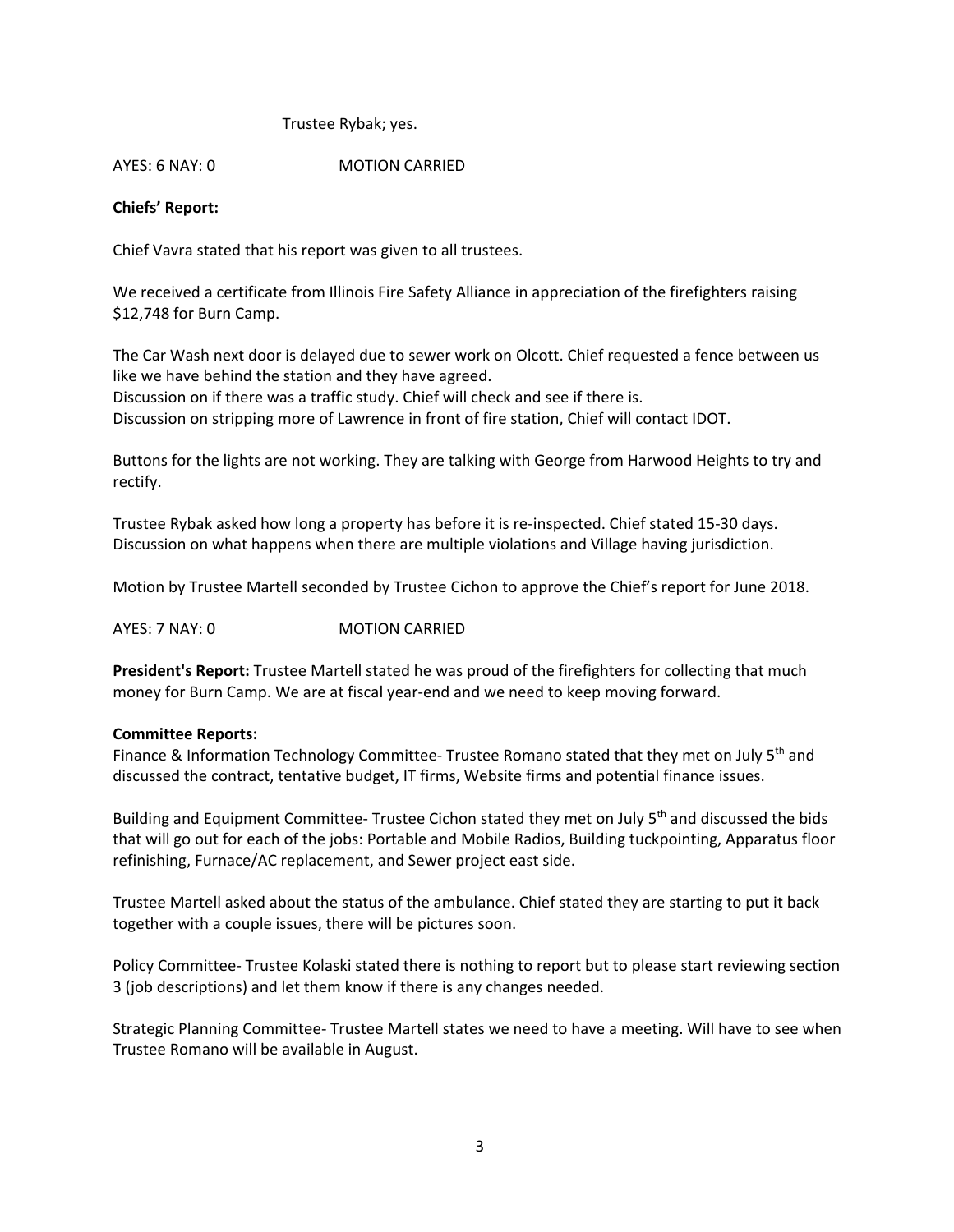Human Capital Committee- Trustee Rybak stated that she is meeting with Dr. Hassard regarding the Mobile Integrated Health Care.

Community Relations Committee-Trustee Avino thanked everyone that volunteered at the Island in the City Fest. Harwood Heights Fest is coming up and they said that help is not needed but would like a fire truck there.

There was a meeting on June 19<sup>th</sup> and the following was discussed: Newsletter (which is in final review), Annual Report, Brother Fire Department, Brick Paver Program, Home Addresses, Smoke/CO Detectors, Safety Signs, Permanent Recognition for the Monument, and a Logo on the Building.

Fire Commissioner & Pension Board Governance & Oversight Committee- Trustee Skyba stated there is a Commissioner's meeting on September  $13<sup>th</sup>$  where they will finalize things for the Lieutenants exam. Pension Board meeting will be held on August  $6<sup>th</sup>$ .

Trustee Skyba has talked to 5 individuals who are interested in the Commissioners position. Attorney Flaherty clarified that Trustee Skyba is not required to have the Pension training.

#### **Old Business:**

None

#### **New Business**

Motion by Trustee Romano and seconded by Trustee Kolaski to approve Ordinance #18-1, the Norwood Park Fire Protection District Tentative Budget and Appropriation for fiscal year 2018-2019.

Trustee Martell stated that if we had all this money, this is how we would

| Roll Call: | Trustee Skyba; yes, Trustee Martell; yes,  |
|------------|--------------------------------------------|
|            | Trustee Romano; yes, Trustee Kolaski; yes, |
|            | Trustee Avino; yes, Trustee Cichon; yes,   |
|            | Trustee Rybak; yes.                        |
|            |                                            |

AYES: 7 NAY: 0 MOTION CARRIED

Motion by Trustee Martell and seconded by Trustee Cichon to adopt and approve Ordinance #18-2, an Ordinance adopting a Fire Prevention Code Prescribing Regulations Governing Conditions Hazardous to Life and Property from Fire or Explosions and Establishing a Bureau of Fire Prevention and Providing Officers Therefore and Defining Their Powers and Duties.

Trustee Martell thanked Leigh Unger and Chief Vavra for all their hard work with this. Discussion on getting Intergovernmental agreements with the Villages and Cook County. Discussion on when there will be fees if violations are not corrected.

Roll Call: Trustee Skyba; yes, Trustee Martell; yes, Trustee Romano; yes, Trustee Kolaski; yes, Trustee Avino; yes, Trustee Cichon; yes, Trustee Rybak; yes.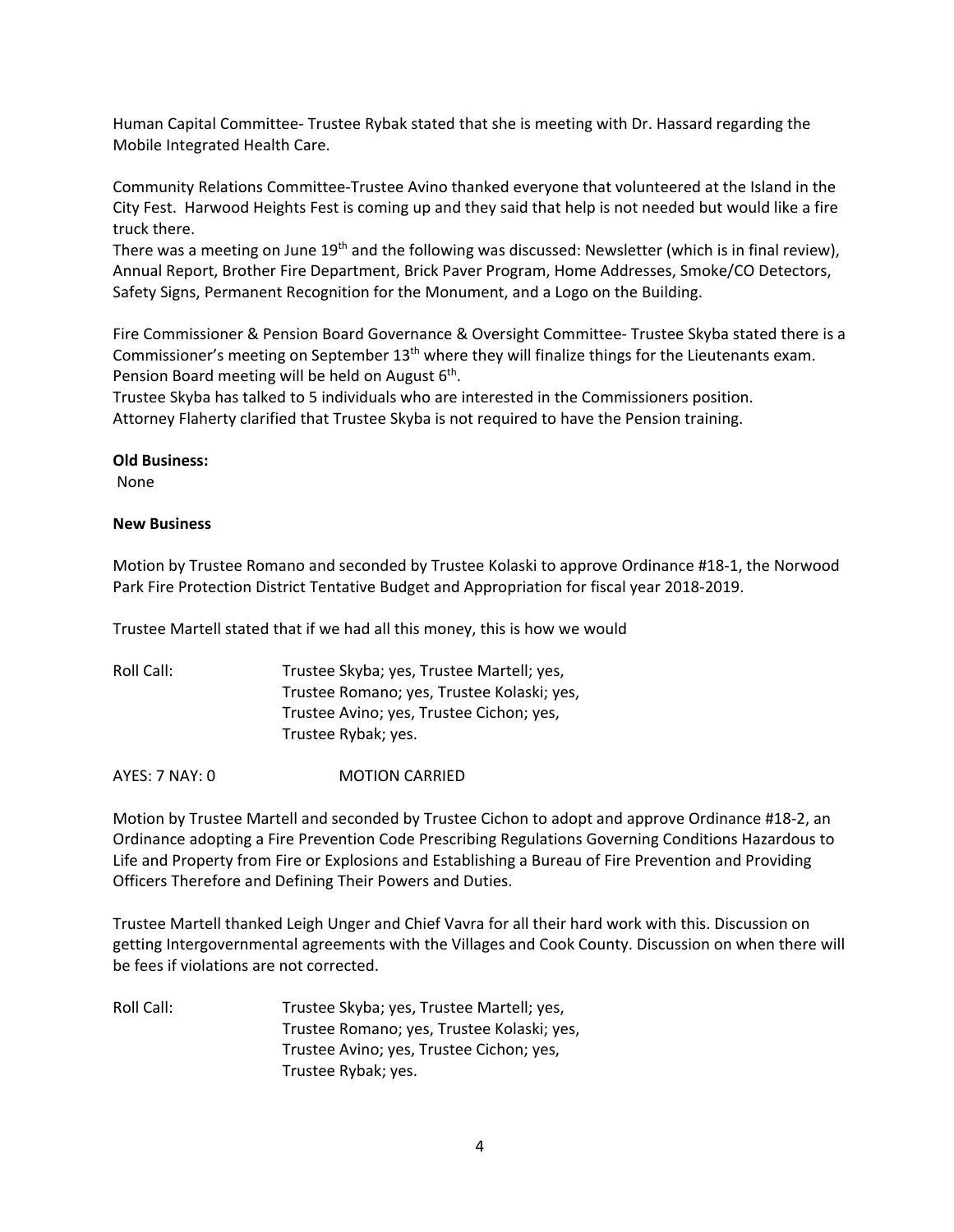AYES: 7 NAY: 0 MOTION CARRIED

Motion by Trustee Rybak and seconded by Trustee Romano to approve dental insurance renewal with Guardian PPO from September 1, 2018 through June 30, 2019.

Discussion on the different dental plans. The plan approved is the fee schedule for out of network dentist. Trustees asked that next time for this to go to committee.

Roll Call: Trustee Skyba; yes, Trustee Martell; yes, Trustee Romano; yes, Trustee Kolaski; yes, Trustee Avino; yes, Trustee Cichon; yes, Trustee Rybak; yes.

AYES: 7 NAY: 0 MOTION CARRIED

Motion by Trustee Skyba and seconded by Trustee Romano to approve the change in medical insurance renewal to the Affordable Care Act Blue Choice PPO policy G506OPT, effective September 1, 2018 through June 30, 2019.

| Roll Call: | Trustee Skyba; yes, Trustee Martell; yes,  |
|------------|--------------------------------------------|
|            | Trustee Romano; yes, Trustee Kolaski; yes, |
|            | Trustee Avino; yes, Trustee Cichon; yes,   |
|            | Trustee Rybak; yes.                        |

AYES: 7 NAY: 0 MOTION CARRIED

Motion by Trustee Cichon and seconded by Trustee Avino to approve the payout of sick time, vacation time, and personal days to retired firefighter Joey Irsuto in the amount of \$27,570.94. (\$20,975.14 paid out on July 16, 2018 payroll and \$6,595.80 banked for medical insurance premiums per the contract.) Total Vacation/Personal Time \$20,975.14

| TOLdi Vacation/Personal Time | <b>DZU,Y/J.14</b> |
|------------------------------|-------------------|
| <b>Total Sick Time</b>       | \$6,595.80        |
| Total Payout for all days    | \$27,570.94       |

Trustee Martell and Trustee Romano both checked the calculations.

Roll Call: Trustee Skyba; yes, Trustee Martell; yes, Trustee Romano; yes, Trustee Kolaski; yes, Trustee Avino; yes, Trustee Cichon; yes, Trustee Rybak; yes.

AYES: 7 NAY: 0 MOTION CARRIED

Motion by Trustee Avino and seconded by Trustee Rybak to approve the change in meeting dates for the remainder of 2018 to the following: Thursday, August 23, 2018 Monday, September 10, 2018 Thursday, October 11, 2018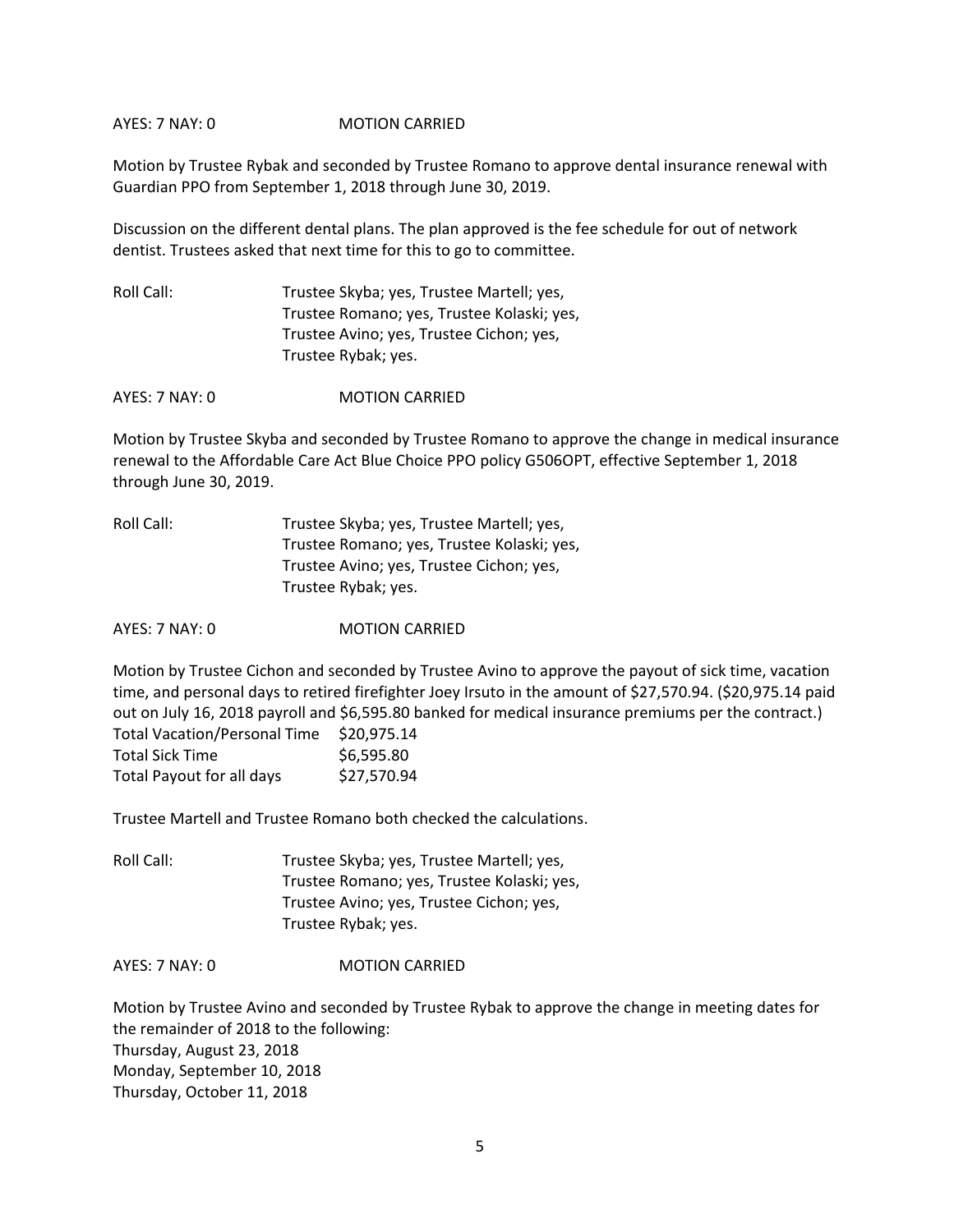Monday, November 19, 2018 Thursday, December 13, 2018 Meetings will be called to order at 7:30pm.

Attorney Flaherty stated that this will need to be published in the paper. Discussion on meeting dates for next year.

Roll Call: Trustee Skyba; yes, Trustee Martell; yes, Trustee Romano; yes, Trustee Kolaski; yes, Trustee Avino; yes, Trustee Cichon; yes, Trustee Rybak; yes.

AYES: 7 NAY: 0 MOTION CARRIED

Motion by Trustee Romano and seconded by Trustee Martell to approve Blue Collar Computing (BBC) for IT Managed Services at a cost of \$1,200 for migration and \$764.15 per month for one year of managed services and Office Suites.

Chief explained how this company works with other Fire Departments and know the programs we use.

| Roll Call: | Trustee Skyba; yes, Trustee Martell; yes,  |
|------------|--------------------------------------------|
|            | Trustee Romano; yes, Trustee Kolaski; yes, |
|            | Trustee Avino; yes, Trustee Cichon; yes,   |
|            | Trustee Rybak; yes.                        |

AYES: 7 NAY: 0 MOTION CARRIED

Motion by Trustee Kolaski and seconded by Trustee Avino to approve Cyber Optik for Website design and hosting, at a cost of \$2,700 for website development and an additional \$588 for 1 year of hosting.

Chief will share with the Board when they come back with some design ideas.

Roll Call: Trustee Skyba; yes, Trustee Martell; yes, Trustee Romano; yes, Trustee Kolaski; yes, Trustee Avino; yes, Trustee Cichon; yes, Trustee Rybak; yes.

AYES: 7 NAY: 0 MOTION CARRIED

Motion by Trustee Martell and seconded by Trustee Romano to direct PSI Billing to bill for deductible as part of resident billing.

Chief explained the meeting that was held with Paramedic Services of Illinois and that we are collecting over 50% of our billing which is on average with most places. Chief explained how he feels collecting resident's deductible is not considered balance billing.

Roll Call: Trustee Skyba; no, Trustee Martell; no,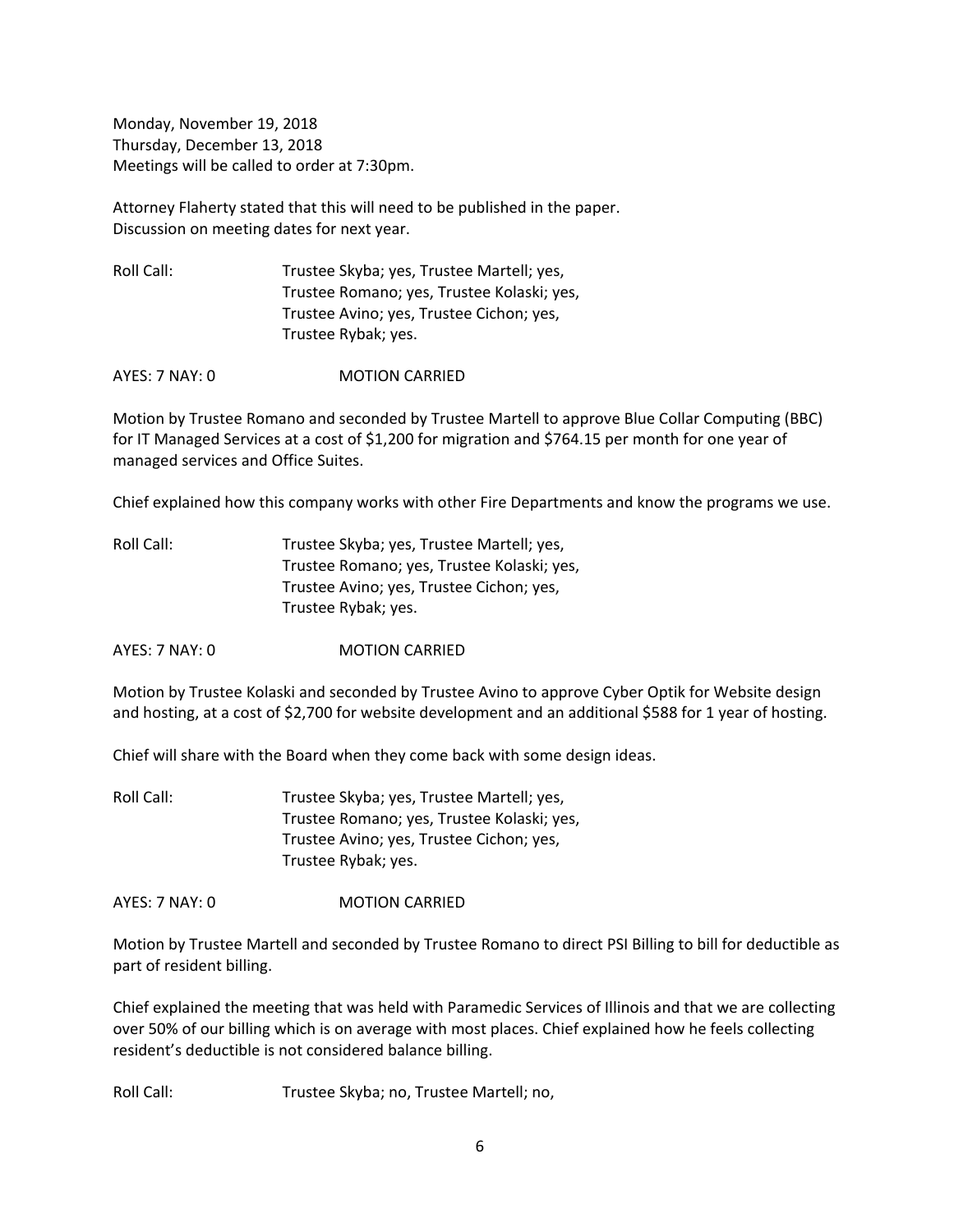Trustee Romano; no, Trustee Kolaski; no, Trustee Avino; no, Trustee Cichon; no, Trustee Rybak; no.

AYES: 0 NAY: 7 MOTION DENIED

Motion by Trustee Martell and seconded by Trustee Rybak to ratify the invoice to The Jean Ross Company in the amount of \$3,387.68 for Ambulance 106 air condition repair.

Roll Call: Trustee Skyba; yes, Trustee Martell; yes, Trustee Romano; yes, Trustee Kolaski; yes, Trustee Avino; yes, Trustee Cichon; yes, Trustee Rybak; yes.

AYES: 7 NAY: 0 MOTION CARRIED

Motion by Trustee Romano and seconded by Trustee Kolaski to ratify the invoice to Commercial Tire in the amount of \$1,142.48 for 2 new tires on Truck 104.

Roll Call: Trustee Skyba; yes, Trustee Martell; yes, Trustee Romano; yes, Trustee Kolaski; yes, Trustee Avino; yes, Trustee Cichon; yes, Trustee Rybak; yes.

AYES: 7 NAY: 0 **MOTION CARRIED** 

Motion by Trustee Martell and seconded by Trustee Cichon to ratify the invoice to Triton College in the amount of \$3,526.00 for 9 Fire Science Classes.

Trustee Rybak asked how many employees took classes. Chief explained that for 27% this was their first college class towards a degree.

Roll Call: Trustee Skyba; yes, Trustee Martell; yes, Trustee Romano; yes, Trustee Kolaski; yes, Trustee Avino; yes, Trustee Cichon; yes, Trustee Rybak; yes.

AYES: 7 NAY: 0 MOTION CARRIED

Motion by Trustee Cichon and seconded by Trustee Avino to allow Fire Chief Vavra to solicit sealed bids for the following services:

- a. Portable and Mobile Radios
- b. Building tuckpointing
- c. Apparatus floor refinishing
- d. Furnace/AC replacement
- e. Sewer project east side

All bid packets are due by August 22, 12:00 PM with bid opening on August 23, 2018, 7:30 PM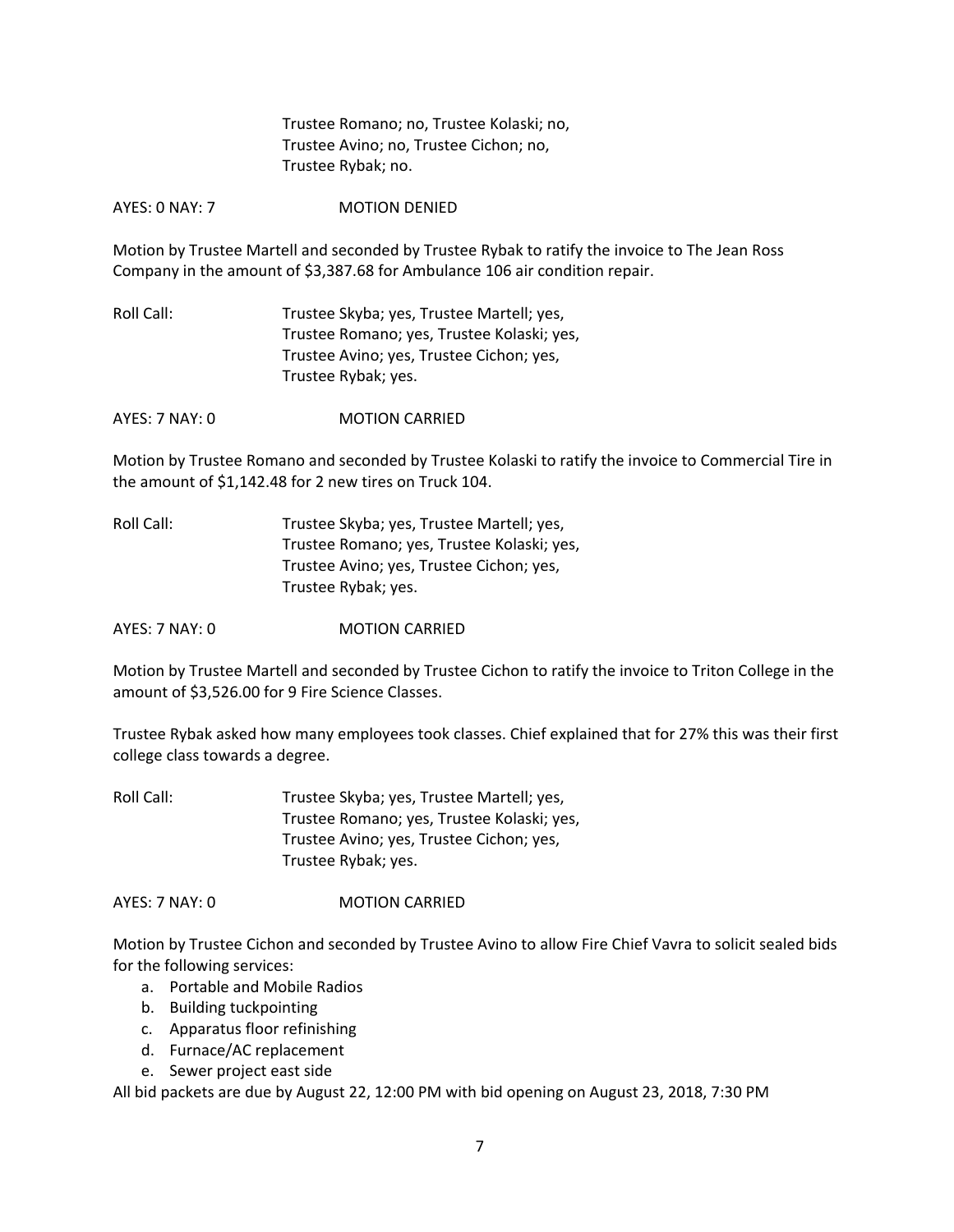Discussion on the requirements for a bid versus a proposal. A notice will need to be put in the paper.

| Roll Call: | Trustee Skyba; yes, Trustee Martell; yes,  |
|------------|--------------------------------------------|
|            | Trustee Romano; yes, Trustee Kolaski; yes, |
|            | Trustee Avino; yes, Trustee Cichon; yes,   |
|            | Trustee Rybak; yes.                        |

AYES: 7 NAY: 0 MOTION CARRIED

Motion by Trustee Skyba and seconded by Trustee Kolaski to adopt and approve Resolution \$18-4, A Resolution authorizing entry into an Intergovernmental Agreement with Norwood Park Township for the purchase of one power cot.

| Roll Call: | Trustee Skyba; yes, Trustee Martell; yes,  |
|------------|--------------------------------------------|
|            | Trustee Romano; yes, Trustee Kolaski; yes, |
|            | Trustee Avino; yes, Trustee Cichon; yes,   |
|            | Trustee Rybak; yes.                        |
|            |                                            |

AYES: 7 NAY: 0 MOTION CARRIED

Motion by Trustee Kolaski and seconded by Trustee Avino to go into Closed Session Pursuant to Section (2)(c)(1) of the Open Meetings Act (to discuss the appointment, employment, compensation, discipline, performance or dismissal of specific employees of the public body); and/or section (2)(c)(11) of the Act (pending, probable or imminent litigation); 5 ILCS 120/2(c)(3) Selection of a person to fill a public office and Section 2 (c)(2) Collective Negotiating matters between the public body and its employees.

| Roll Call: | Trustee Skyba; yes, Trustee Martell; yes,  |
|------------|--------------------------------------------|
|            | Trustee Romano; yes, Trustee Kolaski; yes, |
|            | Trustee Avino; yes, Trustee Cichon; yes,   |
|            | Trustee Rybak; yes.                        |

AYES: 7 NAY: 0 MOTION CARRIED

Went in Closed Session at 9:04 PM Returned from Closed Session at 10:27 PM, no decision made, no votes taken.

Roll Call: Trustee Skyba; yes, Trustee Martell; yes, Trustee Romano; yes, Trustee Kolaski; yes, Trustee Avino; yes, Trustee Cichon; yes, Trustee Rybak; yes, Fire Chief/Administrator Vavra; yes.

Motion by Trustee Cichon and seconded by Trustee Rybak to approve the Collective Bargaining Agreement with the Norwood Park Firemen's Association from July 1, 2018 through June 30, 2021.

Roll Call: Trustee Skyba; abstain, Trustee Martell; yes, Trustee Romano; yes, Trustee Kolaski; no, Trustee Avino; yes, Trustee Cichon; yes,